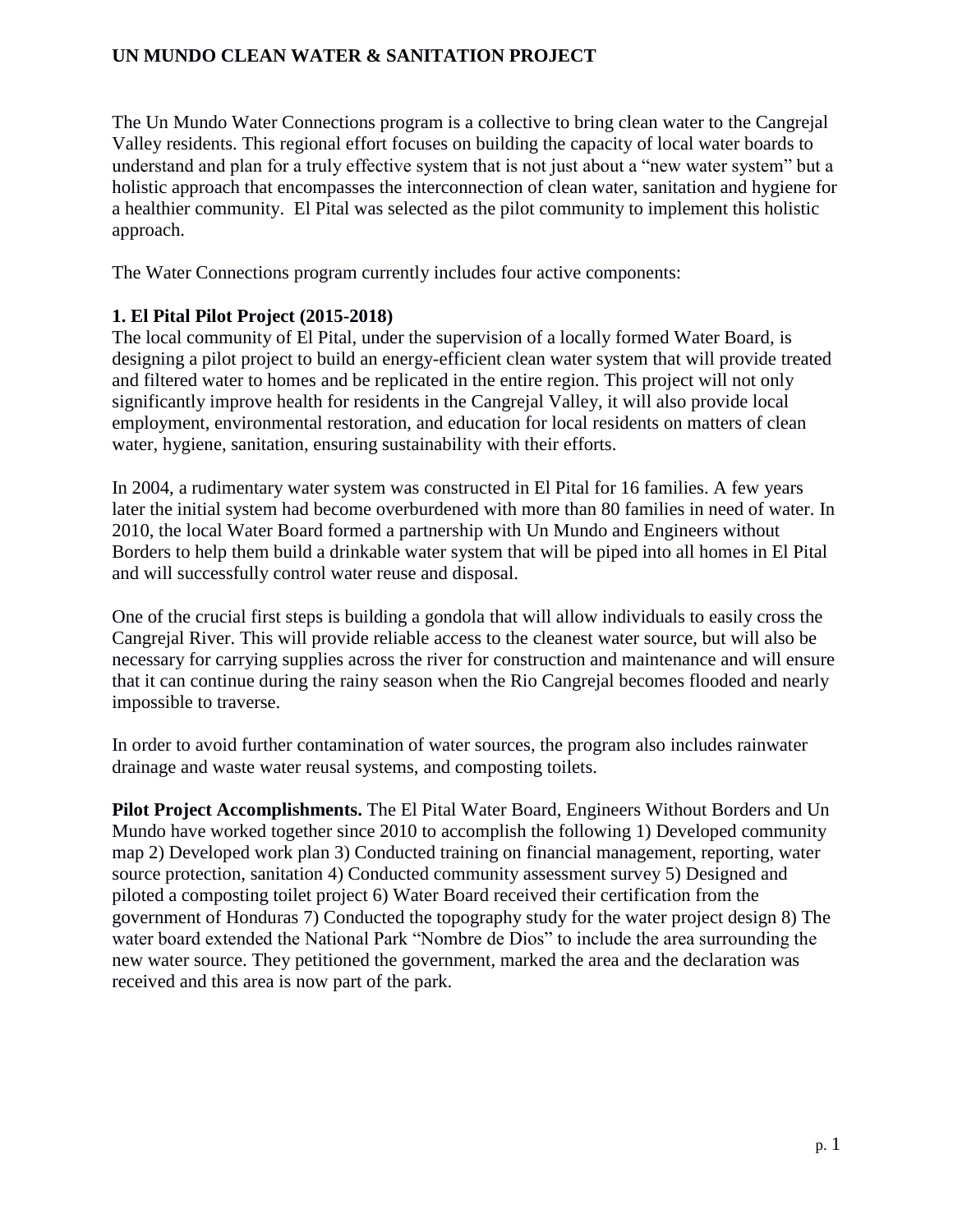# **UN MUNDO CLEAN WATER & SANITATION PROJECT**

# **Upcoming Water Connections Pilot Project Plans**

- Implement educational curriculum (2015-18)
- Expand composting toilet project (2015)
- Complete water drainage system (2015)
- Complete water reuse and disposal system (2016-2018)
- Implement reforestation project (2015-2020)
- Construct water tank (2016)
- Construct piping system (2017)
- Connect piped water to homes (2018)
- Conduct maintenance, monitoring and training (2016-2020)

## **2. Capacity Building and Technical Assistance for Local Water Boards (2015-2020)**

Since the launching of the pilot in El Pital, other communities expressed interest in a similar program for their communities. Un Mundo will work with individual water boards to assess their current situation, assets and needs and then develop capacity building efforts where needed.

## **3. Regional Environment and Water Commission (2016-2020)**

Un Mundo plans to connect all the water boards to form a regional network to work on water and environmental issues together. The network would create a regional commission that meets quarterly to discuss common issues and develop a region-wide strategy.

## **4. Replicate Pilot Project in Other Communities (2016-2020)**

After successfully implementing the pilot project in El Pital, Un Mundo plans to help neighboring communities implement similar water systems. This will be based on the capacity building with the local water boards and the regional strategies adopted.

## **Water Program Goals and Objectives (2015-2020)**

**Goal 1:** Improve water quality and reduce the rates of parasitic illness, malaria and dengue fever by 15% in the region.

*Objective 1A:* Improve the collection and disposal of solid waste.

*Objective 1B:* Improve the current clean water access system.

*Objective 1C:* Control the disposal of used and rain water.

*Objective 1D:* Educate communities on topics of preventive health, clean water, hygiene, sanitation and environment.

*Objective 1E:* Improve the disposal of human wastes with composting toilets.

## Evaluation of Goal 1

- Monitor incidence of parasitic, dengue and malaria annually with local health clinics.
- Track community knowledge attained through annual surveys.
- Track standing water pools throughout the communities each year.
- Measure sanitation improvements by number of families per year converting to composting toilets. Measure quantity of compost produced each year.
- Evaluate water quality through quality tests in streams/rivers/faucets twice yearly.
- Compile number of households connected to clean water systems.
- Compile number of households using rainwater drainage and water reusal systems.